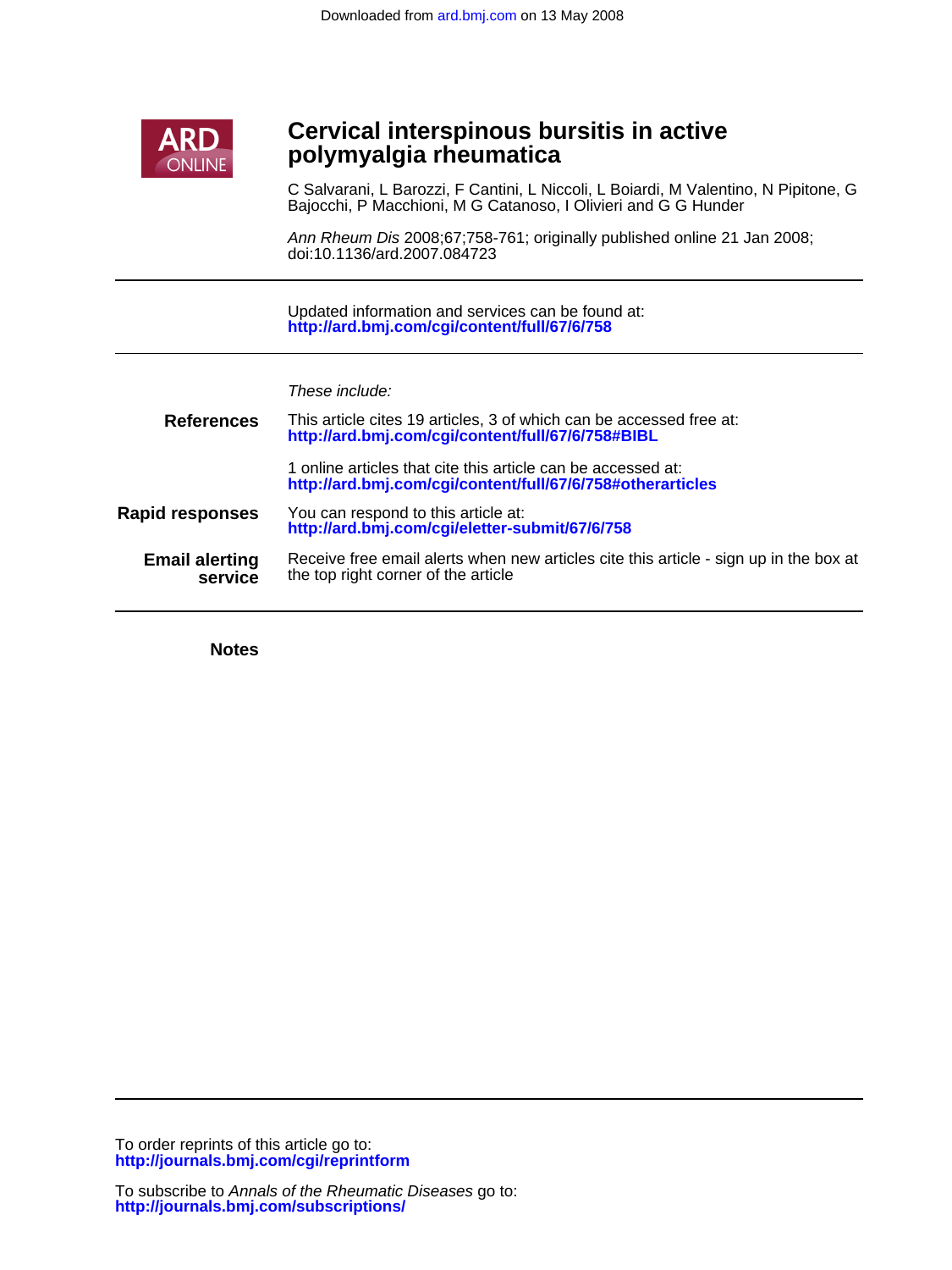# Cervical interspinous bursitis in active polymyalgia rheumatica

C Salvarani,<sup>1</sup> L Barozzi,<sup>2</sup> F Cantini,<sup>3</sup> L Niccoli,<sup>3</sup> L Boiardi,<sup>1</sup> M Valentino,<sup>2</sup> N Pipitone,<sup>1</sup> G Bajocchi,<sup>1</sup> P Macchioni,<sup>1</sup> M G Catanoso,<sup>1</sup> I Olivieri,<sup>4</sup> G G Hunder<sup>5</sup>

#### See Editorial, p 733

ABSTRACT

**Objective:** To evaluate the inflammatory involvement of cervical interspinous bursae in patients with polymyalgia rheumatica (PMR) using MRI. Methods: In all, 12 consecutive, untreated new patients

with PMR were investigated. Five patients with fibromyalgia, two patients with cervical osteoarthritis and six patients with spondyloarthritis with neck pain served as controls. MRI of the cervical spine was performed in all 12 PMR case patients and in 13 control patients. Two of the four patients with PMR with pelvic girdle pain also had MRI of the lumbar spine.

**Results:** MRI evidence of interspinous cervical bursitis was found in all patients with PMR, and in three patients with fibromyalgia, in two with psoriatic spondylitis and one with cervical osteoarthritis. A moderate to marked  $\alpha$  (grade  $\geq$  2 on a semiguantitative 0–3 scale) cervical bursitis occurred significantly more frequently in patients with PMR than in control patients (83.3% compared with 30.7%,  $p = 0.015$ ). In all patients and controls with cervical bursitis the involvement was found at the C5–C7 cervical interspaces. MRI of the lumbar spine showed lumbar interspinous bursitis at the L3–L5 lumbar interspaces in the two patients with PMR and pelvic girdle pain examined.

**Conclusions:** Cervical interspinous bursitis is a likely basis for discomfort in the neck of patients with PMR. The prominent inflammatory involvement of cervical bursae supports the hypothesis that PMR is a disorder of prominent involvement of extra-articular synovial structures.

Polymyalgia rheumatica (PMR) is an inflammatory condition of unknown aetiology characterised by aching and stiffness in the cervical region, and shoulder and pelvic girdles. Shoulder pain is the presenting finding in the majority of patients (70– 95%), whereas the neck and hips are less frequently involved  $(50-70%)$ .<sup>1</sup> A mild synovitis with infiltrations of macrophages and CD4+ T-lymphocytes has been described in specimens of shoulder synovial membrane of patients with PMR.<sup>2</sup> The presence of synovitis in patients with PMR has been documented by scintigraphy, magnetic resonance imaging (MRI) and ultrasonography  $(US)^{3-6}$ MRI and US have delineated involvement of proximal periarticular synovial structures.<sup>4-6</sup> Bilateral subacromial bursitis and trochanteric bursitis are the most frequent lesions and are present in most patients with PMR who have pain in the shoulder and pelvic girdles, respectively. Therefore, we have suggested that PMR could be classified as an inflammatory process that primarily involves the extra-articular synovial structures (in particular bursae) in middle aged and older people.7 8

In two pivotal studies, Bywaters in 1982 described the anatomy of cervical interspinous and lumbar interspinous bursae and their involvement in arthritis (fig 1).<sup>9 10</sup> Blockman *et al* studying fluorodeoxyglucose (FDG) uptake in patients with isolated PMR, without signs of giant cell arteritis (GCA) on temporal artery biopsy, observed abnormal FDG uptake in the shoulders and hips of most of the patients in keeping with the synovial inflammatory nature of the disease.<sup>11</sup> Half of the patients also had increased FDG uptake in the region of the spinous processes of the cervical and lumbar vertebrae. However, FDG positron emission tomography (FDG-PET) scans were not able to identify the anatomical structures involved in the spinal inflammatory process in PMR due to low resolution.

Therefore we decided to use MRI to study the involvement of the cervical interspinous bursae in a series of consecutive patients who had symptoms of active PMR.

#### PATIENTS AND METHODS

Consecutive patients who were seen at the Prato and Reggio Emilia rheumatology centres, Italy, during a 6-month period and who satisfied criteria for PMR<sup>1</sup> were considered suitable candidates for the study. Table 1 shows the clinical, demographic and MRI findings in the 12 case patients. None of the case patients had clinical or histological evidence of GCA or had been previously treated with corticosteroids.

The control group consisted of seven patients with non-inflammatory or mildly inflammatory conditions (five with fibromyalgia and two with cervical osteoarthritis) and six patients with spondyloarthritis (four with primary ankylosing spondylitis (AS) fulfilling the modified New York criteria12 and two with psoriatic spondylitis) seen consecutively in the same centres after the patients with PMR. All the control patients had neck pain. The patients with spondyloarthritis had active disease and were treated with non-steroidal antiinflammatory drugs only.

MRI of the cervical spine was performed in all the 12 PMR and 13 control patients. Two of the four patients with PMR with pelvic girdle pain also had MRI of the lumbar spine.

MRI was performed using a 1T superconductive magnet system (Signa Horizon LX; GE Medical Systems, Milwaukee, Wisconsin, USA). Patients were placed supine, in the standard position. Pulse sequences at cervical and lumbar level included

<sup>1</sup> Divisione di Reumatologia, Arcispedale S Maria Nuova, Reggio Emilia, Italy; <sup>2</sup> Radiologia Diagnostica, Ospedale S Orsola-Malpighi, Bologna, Italy; <sup>3</sup> II Divisione di Medicina, Unita` Reumatologica, Ospedale di Prato, Prato, Italy; <sup>4</sup> Dipartimento di Reumatologia, Ospedale S Carlo, Potenza e Ospedale Madonna delle Grazie, Matera, Italy; <sup>5</sup> Mayo Clinic, Rochester, Minnesota, USA

#### Correspondence to: Dr C Salvarani, Unità Operativa di Reumatologia, Arcispedale S Maria Nuova, V le Risorgimento N80, 42100 Reggio Emilia, Italy; salvarani.carlo@asmn.re.it

Accepted 6 January 2008 Published Online First 21 January 2008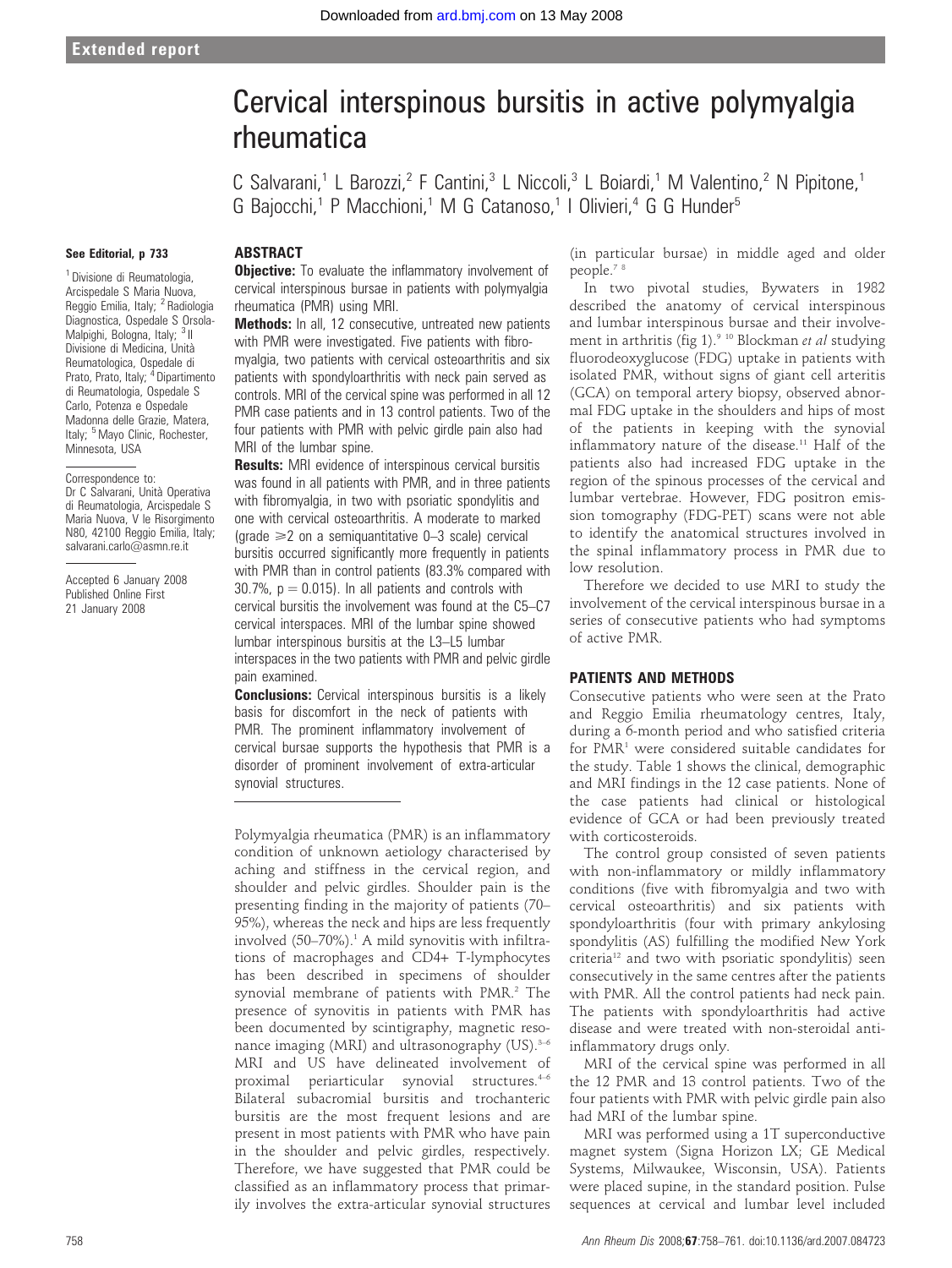

Figure 1 Location of the interspinous bursae. A. Median sagittal section through C5–C7 of the vertebral column. Cervical interspinous bursae lie anteriorly in C6–C7 interspinous spaces (arrows). B. Median sagittal section through L3–L5 of the vertebral column. Lumbar interspinous bursae lie posteriorly in L3–L5 interspinous spaces (arrows).

T2-weighted sagittal fast spin echo (repetition time ms/echo time ms, 3000/100) and T1-weighted sagittal and axial fast spin echo (500/20) with fat saturation before and after contrast medium scans. Section thickness was 3 mm with an intersection gap of 0.3 mm. The field of view was 24 cm and 32 cm and the matrix size was  $512\times512$  and  $384\times224$  at the cervical and lumbar level, respectively. A bolus of 0.2 ml of gadoterate meglumine (Dotarem; Laboratoire Guerbet, Aulnay-sous-Bois, France) per kilogram of body weight was injected manually through a catheter inserted into an antecubital vein and followed by a 20 ml saline solution.

MRI images were examined by a radiologist (LB) who was blinded to the clinical findings and the diagnosis.

Cervical and lumbar bursae were evaluated for fluid collection. As shown in figs 2 and 3, measurement of fluid accumulation was graded using a semiquantitative scale:



Figure 2 Mild cervical interspinous bursitis. T1-weighted axial and sagittal fast spin echo with fat saturation before and after contrast medium scans. Contrast enhancement at level of bursae (arrows).

 $0 = no$  accumulation; 1 = sufficient accumulation to allow visualisation of the bursae (mild bursitis),  $2 =$  moderate accumulation (moderate bursitis) and  $3 =$  sufficient quantity to stretch the walls of structures (marked bursitis).

Statistical analysis was performed using the SPSS V.13 program (SPSS Inc., Chicago, Illinois, USA). The Fisher exact test was used to compare the frequencies.

## RESULTS

In all 12 patients with PMR, MRI showed the presence of fluid in the cervical interspinous bursae at the C5–C7 level suggesting bursitis (figs 2 and 3, table 1).

Fluid accumulation in the cervical interspinous bursae at the same level was also observed in 6 of the 13 control patients (3 patients with fibromyalgia, 2 with psoriatic spondylitis and 1 with cervical osteoarthritis). Of the four patients with primary AS, none showed signs of cervical bursitis.

Moderate to marked (grade>2) cervical bursitis occurred significantly more frequently in case patients than in control patients (83.3% compared with  $30.7\%$ ,  $p = 0.015$ ). Cervical bursitis was found in all case and control patients at the C5–C7 cervical interspaces. No erosions of spinous processes on MRI were observed.

Moderate (grade 2) and marked (grade 3) lumbar bursitis at the L3–L5 lumbar interspaces were respectively observed in the two patients with PMR and pelvic girdle pain who underwent MRI of the lumbar spine. Throughout the follow-up period (median: 14 months, range: 10–16 months), no patient with PMR fulfilled American College of Rheumatology (ACR) 1987 criteria for rheumatoid arthritis (RA)<sup>13</sup> or developed other conditions.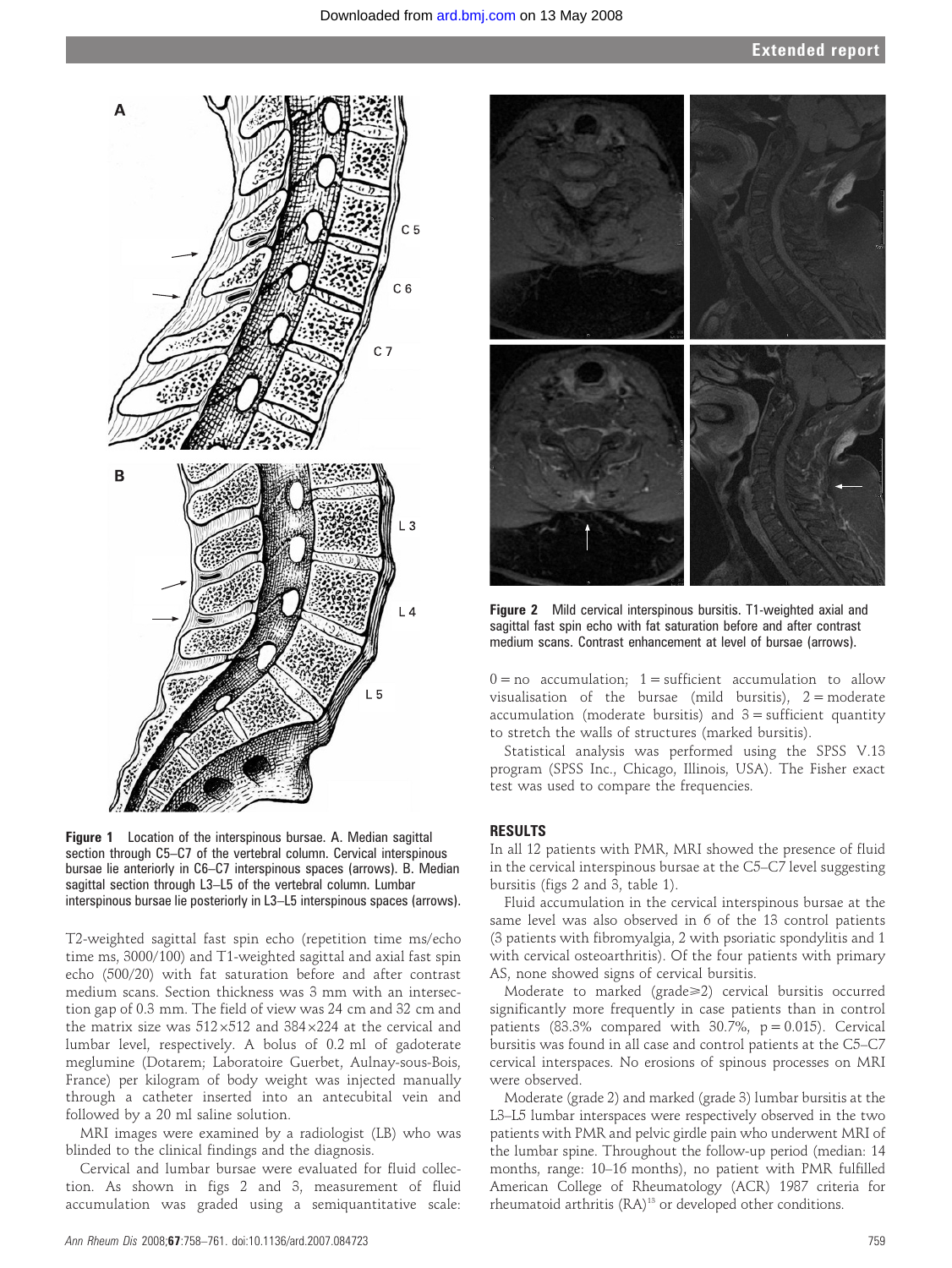### Extended report

|  |  |  |  |  |  | Table 1 Demographic and clinical findings and results of magnetic resonance imaging of 13 patients with polymyalgia rheumatica |
|--|--|--|--|--|--|--------------------------------------------------------------------------------------------------------------------------------|
|--|--|--|--|--|--|--------------------------------------------------------------------------------------------------------------------------------|

|     |             | <b>Disease duration</b><br>at diagnosis<br>(months) | <b>Aching and stiffness</b> |             |                         | Systemic               |                    |                | Cervical interspaces Follow-up period        |                             |
|-----|-------------|-----------------------------------------------------|-----------------------------|-------------|-------------------------|------------------------|--------------------|----------------|----------------------------------------------|-----------------------------|
| Sex | Age (years) |                                                     | <b>Shoulder</b><br>girdle   | <b>Neck</b> | <b>Pelvic</b><br>qirdle | symptoms and<br>signs* | ESR (mm/h) at MRI† |                | Cervical bursitis where bursae were<br>found | after diagnosis<br>(months) |
| F   | 69          | 3                                                   | Yes                         | Yes         | Yes                     | Yes                    | 75                 | 2              | $C5-C7$                                      | 10                          |
| M   | 66          |                                                     | Yes                         | Yes         | Yes                     | Yes                    | 94                 | $\overline{2}$ | $C5-C7$                                      | 12                          |
| F   | 71          | 3                                                   | Yes                         | Yes         | No                      | No                     | 78                 | 2              | $C5-C7$                                      | 12                          |
| F   | 74          |                                                     | Yes                         | Yes         | No                      | No                     | 62                 | 3              | $C5-C7$                                      | 16                          |
| F   | 69          | 4                                                   | Yes                         | Yes         | No                      | No                     | 52                 | 3              | $C5-C7$                                      | 14                          |
| M   | 77          | $\overline{2}$                                      | Yes                         | Yes         | No                      | Yes                    | 98                 | 2              | $C5-C7$                                      | 15                          |
| M   | 66          |                                                     | Yes                         | Yes         | No                      | No                     | 55                 |                | $C5-C7$                                      | 14                          |
| F   | 72          | 3                                                   | Yes                         | Yes         | Yes                     | No                     | 64                 | 2              | $C5-C7$                                      | 16                          |
| F   | 80          | 4                                                   | Yes                         | Yes         | No                      | No                     | 48                 | 2              | $C5-C7$                                      | 12                          |
| M   | 67          | 3                                                   | Yes                         | Yes         | No                      | Yes                    | 51                 | 2              | $C5-C7$                                      | 14                          |
| F   | 64          |                                                     | Yes                         | Yes         | No                      | Yes                    | 68                 | 3              | $C5-C7$                                      | 13                          |
| M   | 74          |                                                     | Yes                         | Yes         | Yes                     | No                     | 74                 |                | $C5-C7$                                      | 14                          |

\*Systemic symptoms and signs are defined by the presence of at least one of the following: fever, anorexia or weight loss.

 $\dagger$ The entity of fluid collection was graded with a semiquantitative scale:  $0 =$  no fluid collection;  $1 =$  sufficient fluid collection to visualise bursae (mild bursitis);  $2 =$  moderate fluid collection (moderate bursitis);  $3 =$  fluid sufficient to stretch the walls of structures (marked bursitis).

ESR, erythrocyte sedimentation rate.

#### **DISCUSSION**

The prevalence, distribution and pathology of cervical interspinous bursitis in a series of random necropsies from ''normal'' adult necks and in the spines of patients with inflammatory arthropathies were described by Bywaters in 1982.<sup>9</sup> Bursal spaces were found between the cervical spinous processes at necroscopy in 14 of 27 ''normal'' necks. Their presence in



Figure 3 Marked cervical interspinous bursitis. T1-weighted sagittal fast spin scan before contrast medium. Thickness of bursae (curved arrow). T1-weighted fast spin echo with fat saturation before (axial) and after contrast medium (axial and sagittal) scans. High contrast enhancement at level of bursae (arrows).

''normal'' necks was linked to the proximity of the spinous processes to each other, likely to lead to ligamentous alterations and laxity. The posterior instability and the consequent excessive motion between adjacent, closely apposed, spinous processes may stimulate the formation of interspinous bursae.<sup>14</sup>

These bursae consist of narrow slits generally located near the undersurface of the upper spinous process, extending at variable distances dorsally from the ligamentum flavum (fig 1). They were found most frequently at the C6–C7 level but also at all other cervical interspaces except C1–C2. The lining consisted microscopically of sparse synovial cells on a bed of fibro-adipose tissue.

The presence of cervical interspinous bursitis in ''normal'' spine may be mapped to posterior cervical pain. This pain was episodic in nature, exacerbated by neck extension and responsive to local injection of anaesthetic.<sup>9</sup> <sup>15</sup>

In the same necroscopic study Bywaters also evaluated the presence of cervical bursitis in five patients with juvenile chronic arthritis and in nine patients with adult-onset RA.9 Cervical bursitis characterised by synovial lining hyperplasia and erosions of the spinous processes was demonstrated in two patients with the juvenile and in two with the adult form of RA. Finally, calcium pyrophosphate dihydrate (CPPD) and hydroxyapatite crystal deposition have both been identified in the interspinous bursae and may be associated with radiographic evidence of chondrocalcinosis at other sites.<sup>9 12</sup> In this regard, CPPD has been reported to mimic isolated PMR and thus CPPD must be excluded in patients presenting with PMR symptoms.<sup>16</sup>

Our study provides for the first time evidence that moderate to marked bursitis at the C5–C7 cervical interspaces on MRI is significantly more frequent in patients with PMR than in controls with various inflammatory and non-inflammatory disorders.

The rationale behind this study is based on the one hand on the clinical observation that patients with PMR typically complain of neck and girdle pain, suggesting an inflammatory process at these sites, and on the other hand on the results of previous imaging studies, which suggest involvement of articular and of extra-articular structures (particularly bursae) in PMR. $3-6$  11 Blockmans et al demonstrated that the vast majority of patients with PMR have increased FDG uptake in the shoulders and in the hips, in agreement with the concept